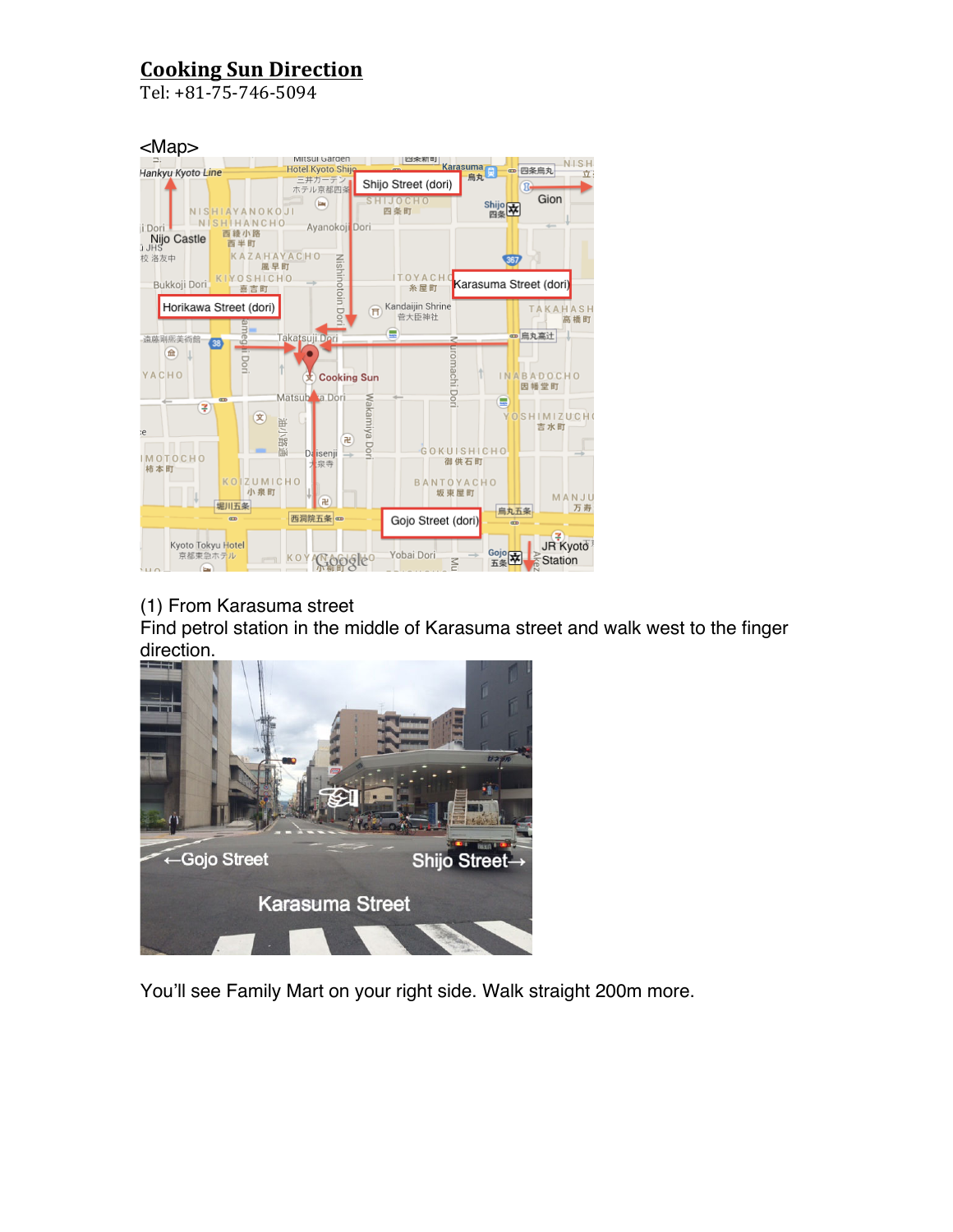Tel: +81-75-746-5094



You see this 'P' sign on your left side. Find a narrow street and turn left to the finger direction. You'll find us on your right side in 50m.

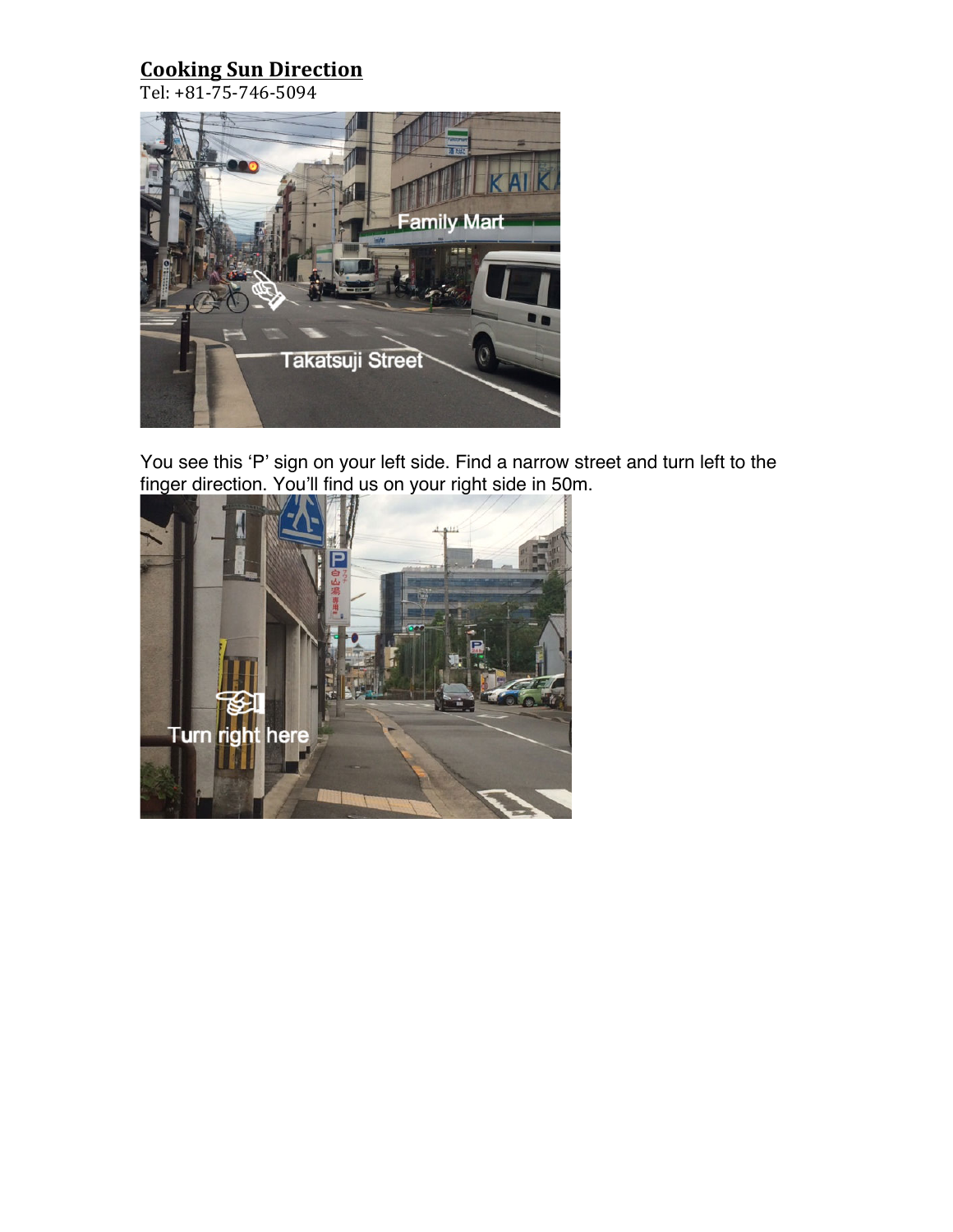Tel: +81-75-746-5094

(2) From Shijo Street Walk Nishinitoin street to the finger direction.



Turn right to the finger direction at the corner of Nishinotoin street and Takatsuji street.



You see this 'P' sign on your left side. Find a narrow street and turn left to the finger direction. You'll find us on your right side in 50m.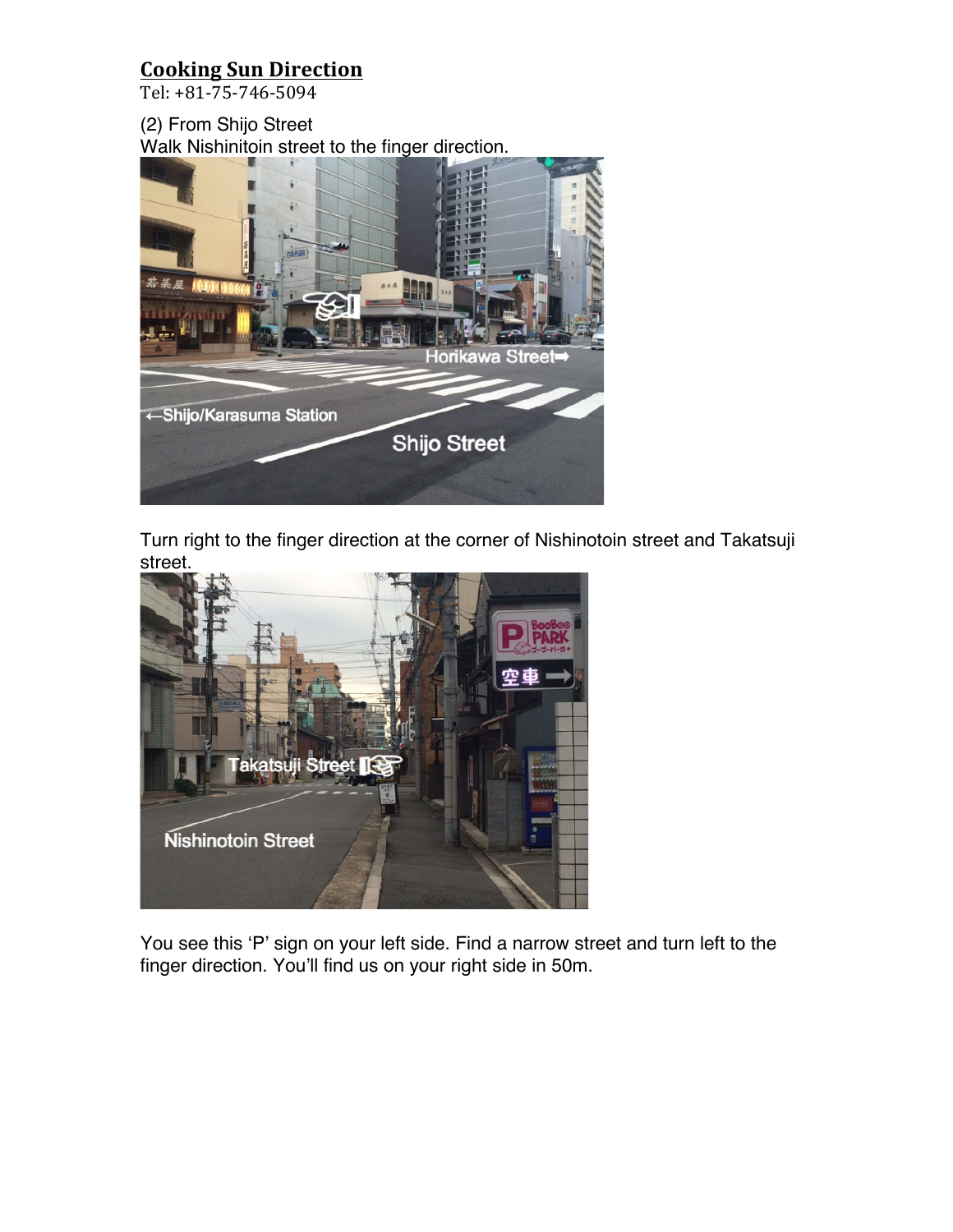Tel: +81-75-746-5094



#### (3) From Gojo Street

Walk north to the finger direction for about 500m. (the street name is Higashinakasuji street, which is one street west next from Nishinotoin street) You'll find us on your left side.